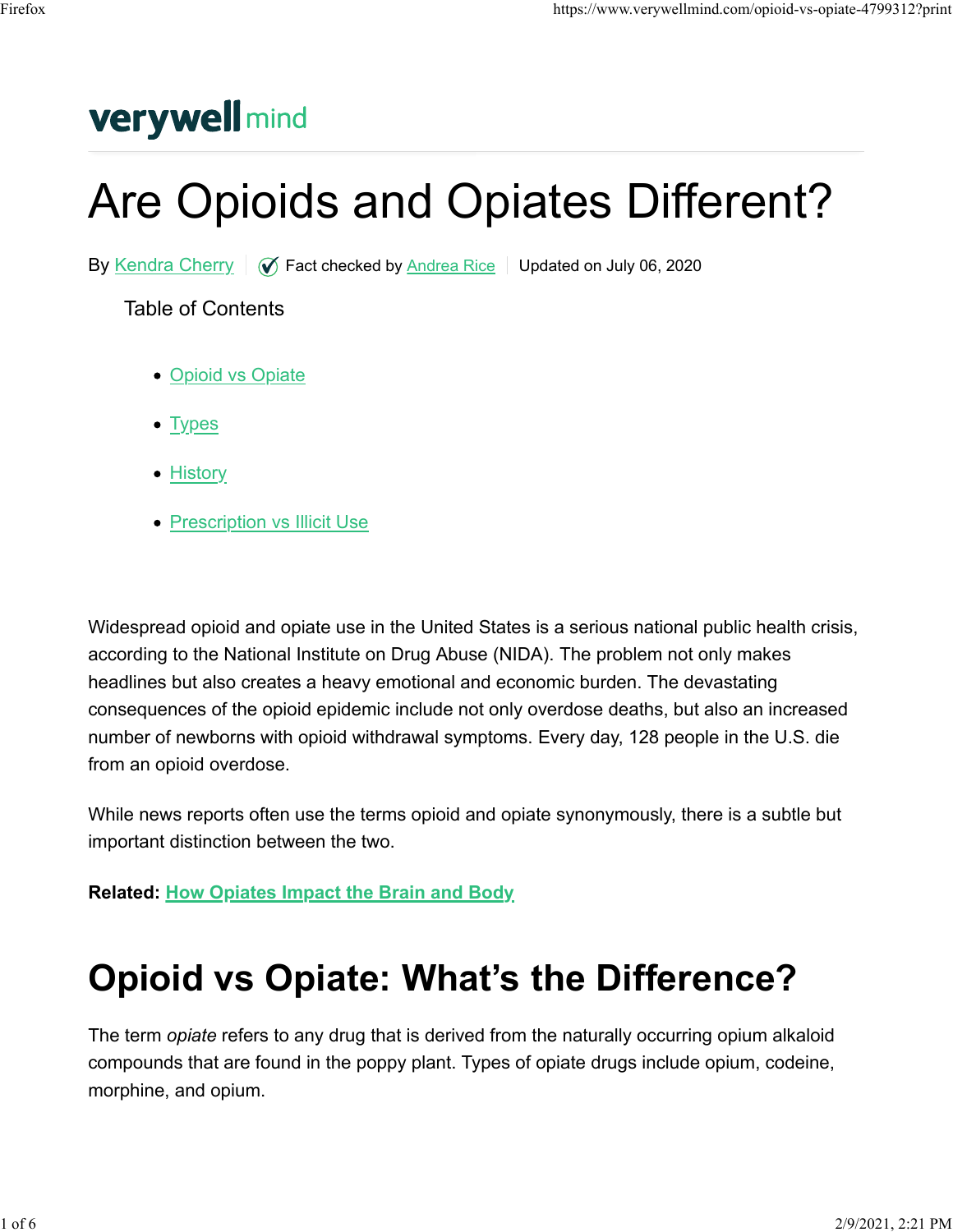The term *opioid*, on the other hand, is broader and refers to any drug synthesized from an opiate that produces similar effects. Examples of opioid drugs include heroin, hydrocodone (Vicodin), oxycodone (Percocet), and methadone. An opioid is any substance, either natural, synthetic, or partially synthetic, that binds to opioid receptors in the brain and produces opiatelike effects.

This means that while all opiates are opioids, not all opioids are opiates.

Many organizations use the term opioids for both opiates and opioids. It is also important to note that while opiates are derived from naturally occurring substances, this does not make them safer than synthetic opioids. All opioids have the potential for dependence and overdose.

## **Types**

The three main types of opioid drugs are opiates, synthetic opioids, and semi-synthetic opioids. Semi-synthetic opioids are created in labs from naturally occurring opiates. Synthetic opioids are made completely in a lab.

#### **Opiates**

- Opium
- Morphine
- Codeine
- Thebaine

Morphine and codeine are the two of the most commonly known natural opiates. Thebaine is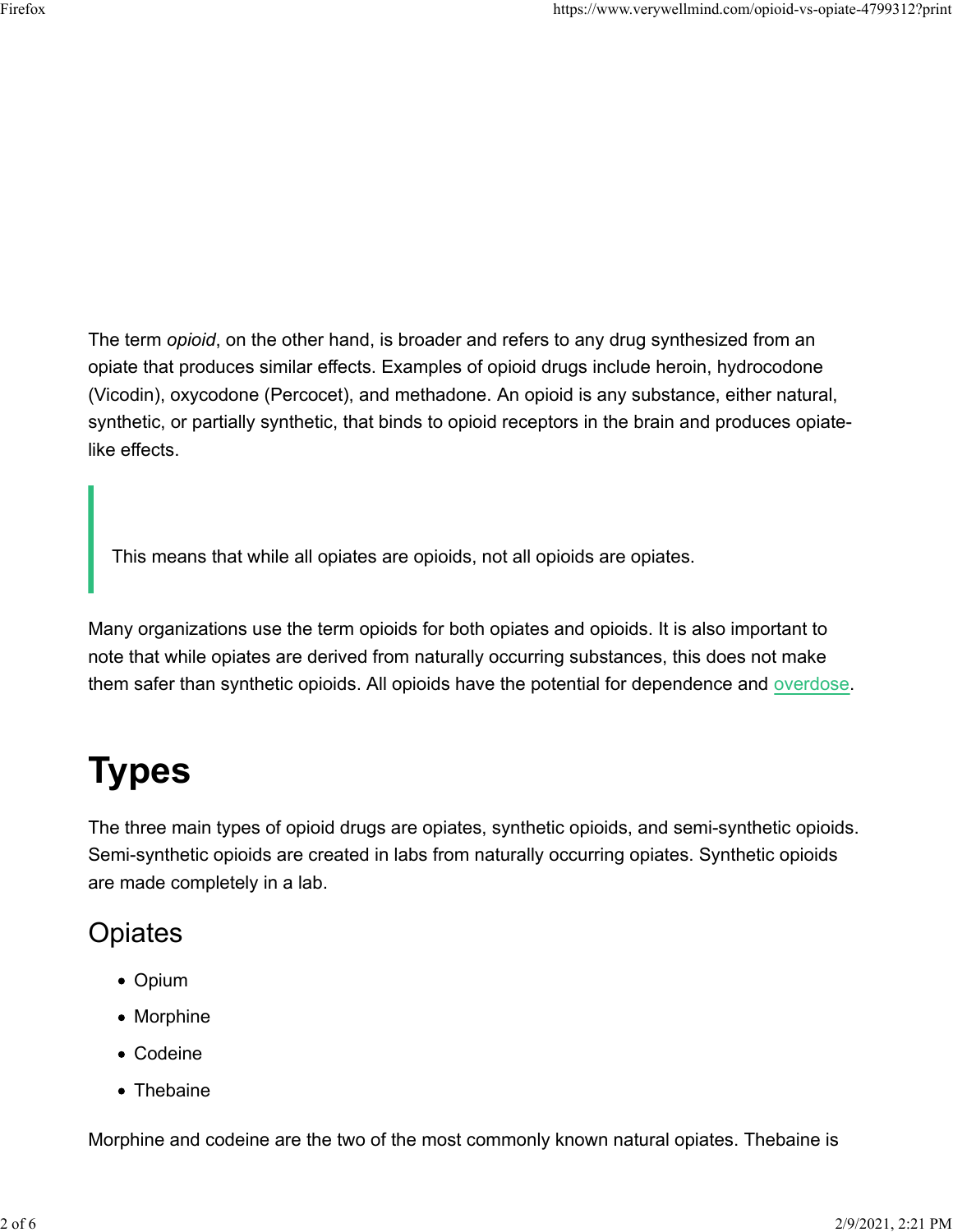an opiate alkaloid that is found in small amounts in opium. While it is not used therapeutically as pain medication in its natural state, it is often used to make other synthetic compounds including hydrocodone, hydromorphone, oxycodone, and buprenorphine.

### Synthetic Opioids

Fully synthetic opioids are entirely manmade, have a different chemical structure than opiates, but produce opiate-like effects. These include:

- Methadone
- Meperidine (Demerol)
- Tramadol (Ultram)
- Fentanyl (Duragesic, Sublimaze)
- Levorphanol (Levo-Dromoran)

### Semi-Synthetic Opioids

Semi-synthetic opioids are synthesized from naturally occurring opiates and have a chemical structure that is similar. These include:

- Heroin
- Hydrocodone (Lortab, Vicodin)
- Hydromorphone (Dilaudid)
- Oxycodone (Percocet, OxyContin)

Synthetic and semi-synthetic opioids are a class of drugs that are made to mimic the effects of natural opiates. These drugs are frequently very potent and, like opiates, can lead to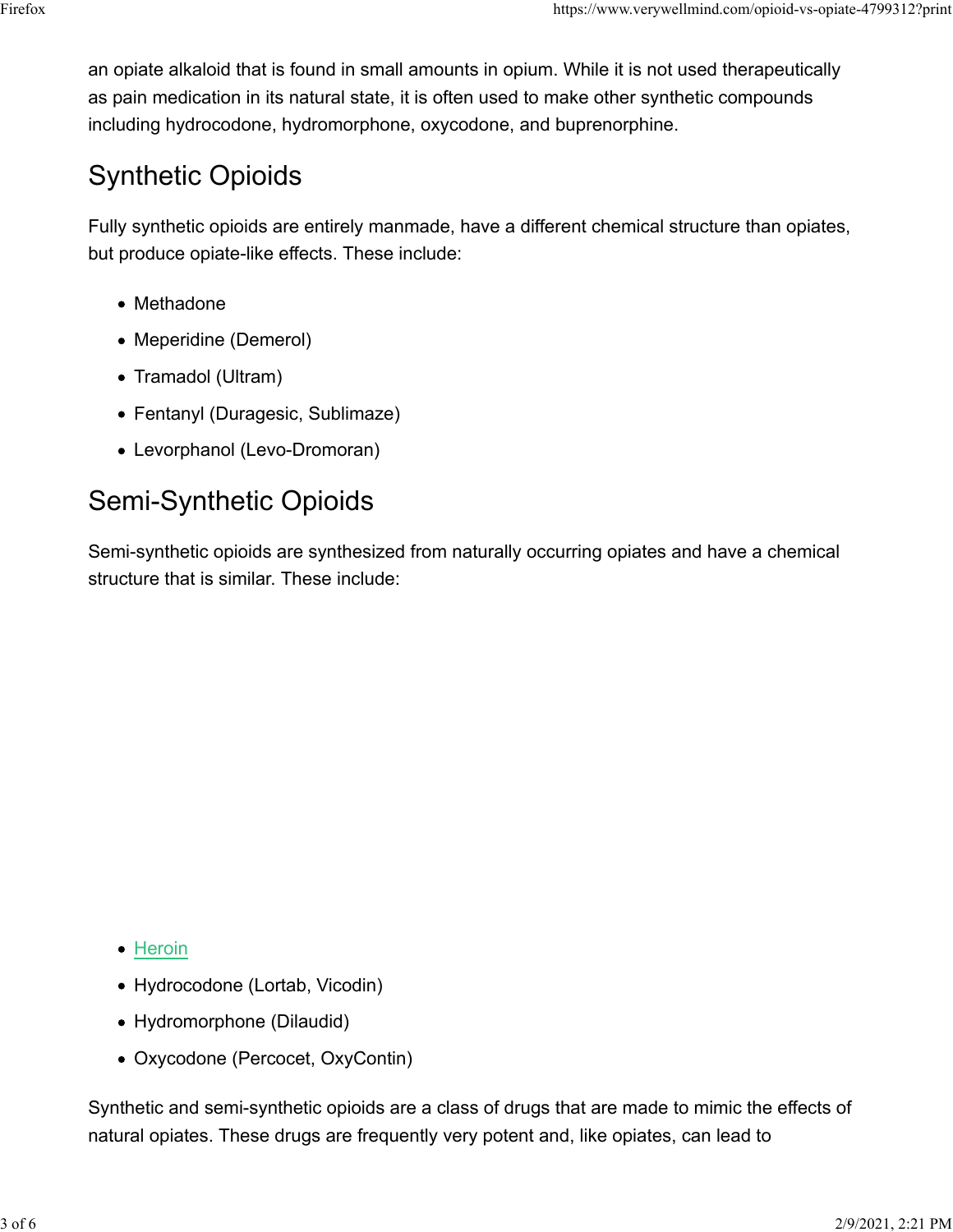dependence and overdose.

While synthetic and semi-synthetic opioids are often made by pharmaceutical companies for therapeutic use in the relief of pain, they can also be manufactured and sold illegally.

Fentanyl is one example of a synthetic opioid that has therapeutic use but is often manufactured and sold for illicit use. This drug may be used to treat severe pain, but it is also used illegally and often mixed with other drugs including heroin.

The CDC reports that in 2018, more than 31,000 people in the U.S. died from synthetic opioids other than methadone.

There are also drugs that act as opioid receptor agonists. While these are also considered opioids, they bind to the receptors without producing euphoric effects. Methadone and buprenorphine are opioid agonists that are used to reduce withdrawal symptoms and drug cravings.

Other drugs, known as opioid antagonists, block opioids from activating the opioid receptors, thus preventing opioids from producing euphoria and other rewarding effects. Naltrexone is one type of opioid antagonist that has been approved to treat opioid use disorder.

The CDC also reports that overdose deaths involving synthetic opioids such as fentanyl and tramadol have surpassed deaths involving heroin as well as commonly prescribed opioids including natural opiates, semi-synthetic opioids, and methadone.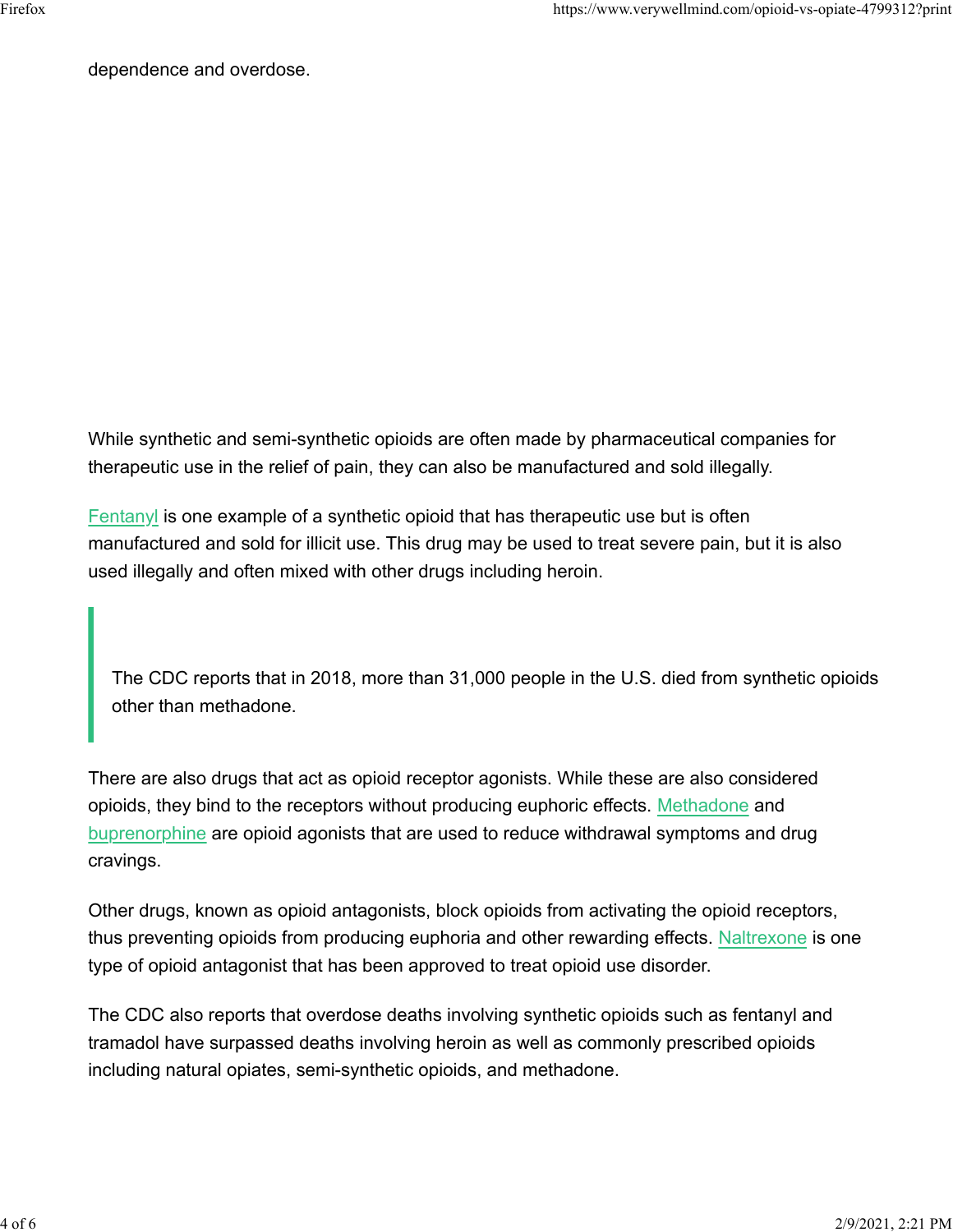### **History**

So how did the opioid epidemic become such a serious problem? Doctors began prescribing more opioids to treat pain during the 1990s before the risk of dependence and overdose became clear. Rates of opioid overdose began to increase dramatically throughout the 2000s, quadrupling in numbers since 1999.

Unfortunately, these numbers continue to grow. In 2017, an estimated 1.7 million individuals in the U.S. had a substance use disorder related to prescription opioids.

While the term narcotic was originally used to refer to any psychoactive substance that had euphoric and sleep-inducing effects, the term is now used primarily to refer to opiates and opioids.

### **Prescription vs Illicit Use**

According to the Centers for Disease Control and Prevention (CDC), opioid addiction and overdose deaths in the U.S. decreased by 4% from 2017 to 2018. Of the 67,367 drug overdose deaths in 2018, nearly 70% were opioid-related.

Such deaths are caused by both prescription and illicit opioid use. It is important to note that not everyone who takes prescription opioid painkillers becomes dependent or misuses them, however. Research suggests that between 21% and 29% of people who are prescribed opioid painkillers misuse them. Out of these individuals, an estimated 8% to 12% eventually develop an opioid use disorder, and between 4% and 6% eventually begin using heroin.

While the number of prescriptions for opioid painkillers has declined, illicit use has increased, including the use of heroin.

Whether prescription or illicit, opioid misuse can have serious consequences. The CDC reports that in 2018, 2 out of every 3 drug overdoses were related to opioid use. Accidental drug overdoses have become the leading cause of death for individuals under the age of 50.

#### A Word From Verywell

While news stories sometimes use the terms opioids and opiates synonymously, there are differences between the two. The term opioid is increasingly used to describe all opiates,